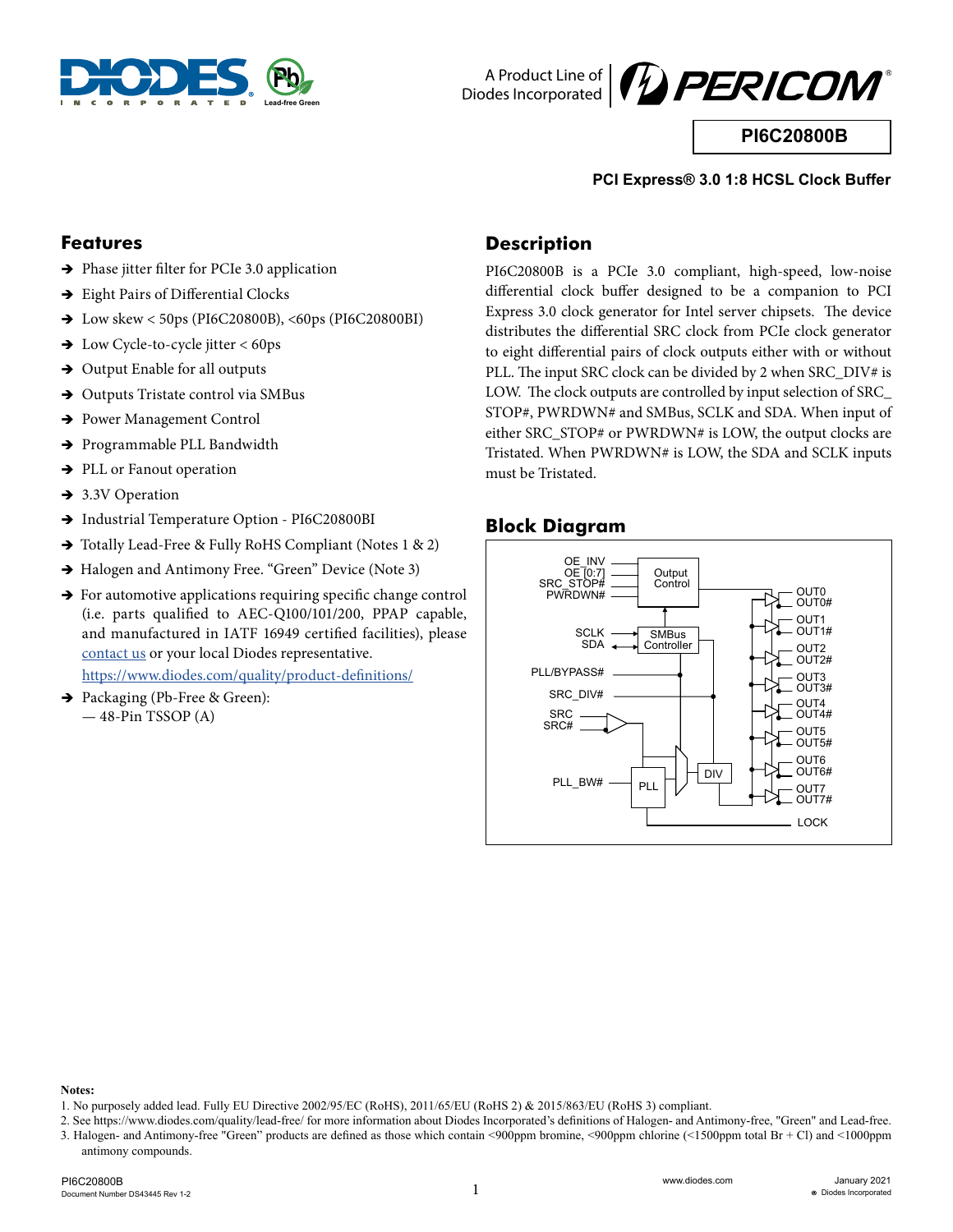



**PI6C20800B**

## **Pin Configuration (48-Pin TSSOP)**

| SRC_DIV#          | O  | 48 | $V_{DD\_A}$                                                                                 |
|-------------------|----|----|---------------------------------------------------------------------------------------------|
| V <sub>DD</sub>   | 2  | 47 | $\ensuremath{\mathsf{V}\text{s}}\ensuremath{\mathsf{s}}\ensuremath{\underline{\mathsf{A}}}$ |
| Vss I             | 3  | 46 | <b>IREF</b>                                                                                 |
| <b>SRC</b> D      | 4  | 45 | <b>LOCK</b>                                                                                 |
| SRC# D            | 5  | 44 | OE 7                                                                                        |
| OE 0 D            | 6  | 43 | OE 4                                                                                        |
| OE 3 I            | 7  | 42 | OUT7                                                                                        |
| OUT0 <sup>[</sup> | 8  | 41 | OUT7#                                                                                       |
| OUT0# I           | 9  | 40 | OE INV                                                                                      |
| VSS <sub>L</sub>  | 10 | 39 | <b>V<sub>DD</sub></b>                                                                       |
| $VDD$ [           | 11 | 38 | OUT <sub>6</sub>                                                                            |
| OUT1 D            | 12 | 37 | OUT6#                                                                                       |
| OUT1# I           | 13 | 36 | OE 6                                                                                        |
| OE_1 D            | 14 | 35 | OE 5                                                                                        |
| OE 2 D            | 15 | 34 | OUT5                                                                                        |
| OUT <sub>2</sub>  | 16 | 33 | OUT5#                                                                                       |
| OUT2# I           | 17 | 32 | Vss                                                                                         |
| Vss I             | 18 | 31 | <b>V<sub>DD</sub></b>                                                                       |
| $V_{DD}$ [        | 19 | 30 | OUT4                                                                                        |
| OUT3 I            | 20 | 29 | OUT4#                                                                                       |
| OUT3# D           | 21 | 28 | PLL BW#                                                                                     |
| PLL/BYPASS# I     | 22 | 27 | SRC STOP#                                                                                   |
| <b>SCLK I</b>     | 23 | 26 | PWRDWN#                                                                                     |
| SDA <sub>I</sub>  | 24 | 25 | <b>Vss</b>                                                                                  |
|                   |    |    |                                                                                             |
|                   |    |    |                                                                                             |

## **Pin Description**

| Pin#                                                              | <b>Pin Name</b>      | <b>Type</b> | Descriptions                                                               |
|-------------------------------------------------------------------|----------------------|-------------|----------------------------------------------------------------------------|
| 1                                                                 | SRC_DIV#             | Input       | 3.3V LVTTL input for selecting input frequency divide by 2, active<br>LOW. |
| 4, 5                                                              | SRC & SRC#           | Input       | 0.7V Differential SRC input from PI6C410 clock synthesizer                 |
| 6, 7, 14, 15, 35, 36,<br>43, 44                                   | OE [0:7]             | Input       | 3.3V LVTTL input for enabling outputs, active HIGH.                        |
| 40                                                                |                      |             | 3.3V LVTTL input for inverting the OE, SRC_STOP# and PWRD-<br>WN# pins.    |
|                                                                   | OE_INV               | Input       | When $0 =$ same stage                                                      |
|                                                                   |                      |             | When $1 = \text{OE}[0:7]$ , SRC_STOP#, PWRDWN# inverted.                   |
| 8, 9, 12, 13, 16 17,<br>20, 21, 29, 30, 33,<br>34, 37, 38, 41, 42 | OUT[0:7] & OUT[0:7]# | Output      | 0.7V Differential outputs                                                  |
| 22                                                                | PLL/BYPASS#          | Input       | 3.3V LVTTL input for selecting fan-out of PLL operation.                   |
| 23                                                                | <b>SCLK</b>          | Input       | SMBus compatible SCLOCK input                                              |
| 24                                                                | <b>SDA</b>           | I/O         | SMBus compatible SDATA                                                     |
| 46                                                                | $I_{REF}$            | Input       | External resistor connection to set the differential output current        |
| 27                                                                | SRC_STOP#            | Input       | 3.3V LVTTL input for SRC stop, active LOW                                  |
| 28                                                                | PLL_BW#              | Input       | 3.3V LVTTL input for selecting the PLL bandwidth                           |
| 26                                                                | PWRDWN#              | Input       | 3.3V LVTTL input for Power Down operation, active LOW                      |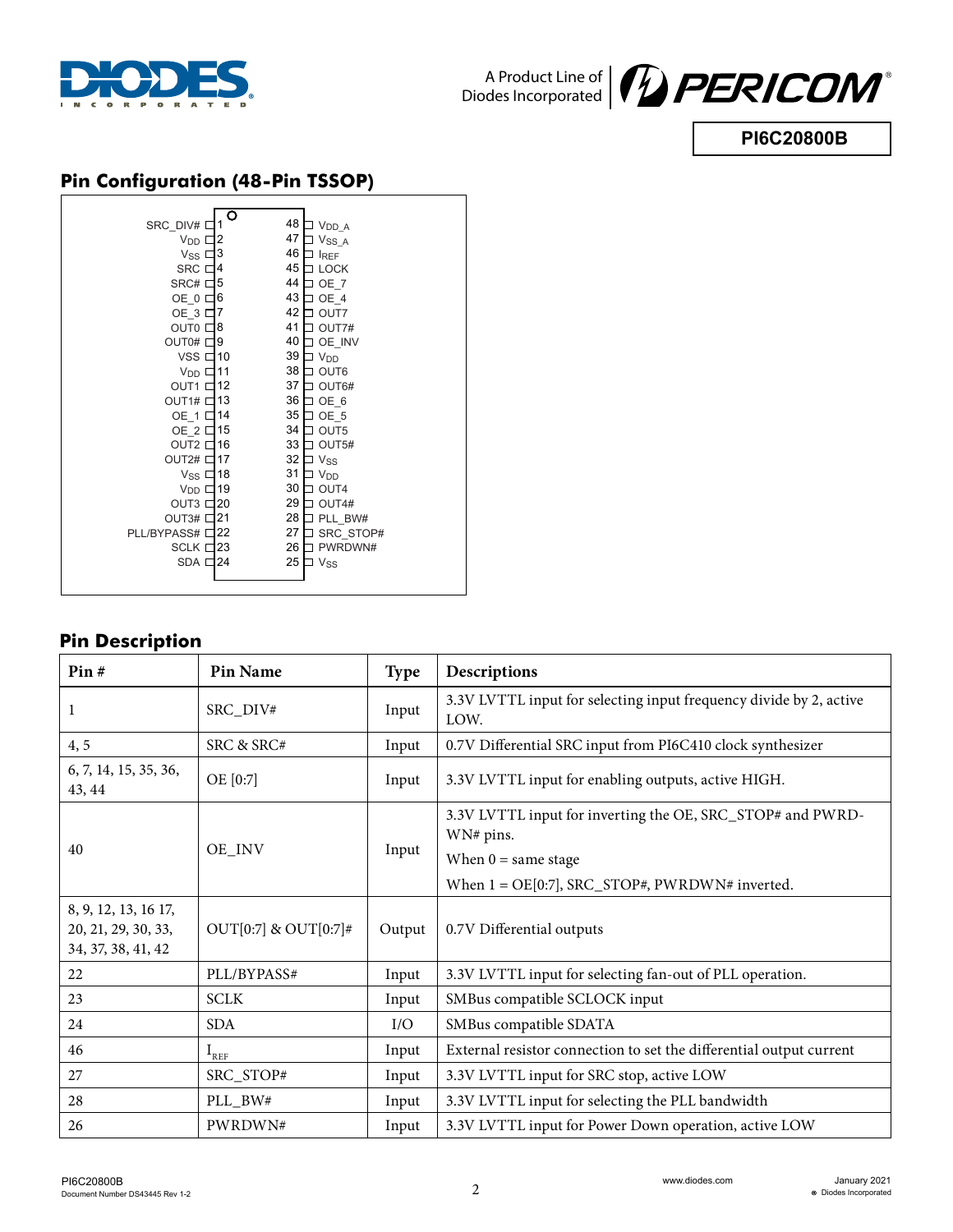



**PI6C20800B**

## **Pin Description Cont.**

| Pin#              | <b>Pin Name</b> | <b>Type</b> | <b>Descriptions</b>                                                              |
|-------------------|-----------------|-------------|----------------------------------------------------------------------------------|
| 45                | LOCK            | Output      | 3.3V LVTTL output, transition high when PLL lock is achieved<br>(Latched output) |
| 2, 11, 19, 31, 39 | $"$ DD          | Power       | 3.3V Power Supply for Outputs                                                    |
| 3, 10, 18, 25, 32 | $V_{ss}$        | Ground      | Ground for Outputs                                                               |
| 47                | $V_{SS\_A}$     | Ground      | Ground for PLL                                                                   |
| 48                | DD A            | Power       | 3.3V Power Supply for PLL                                                        |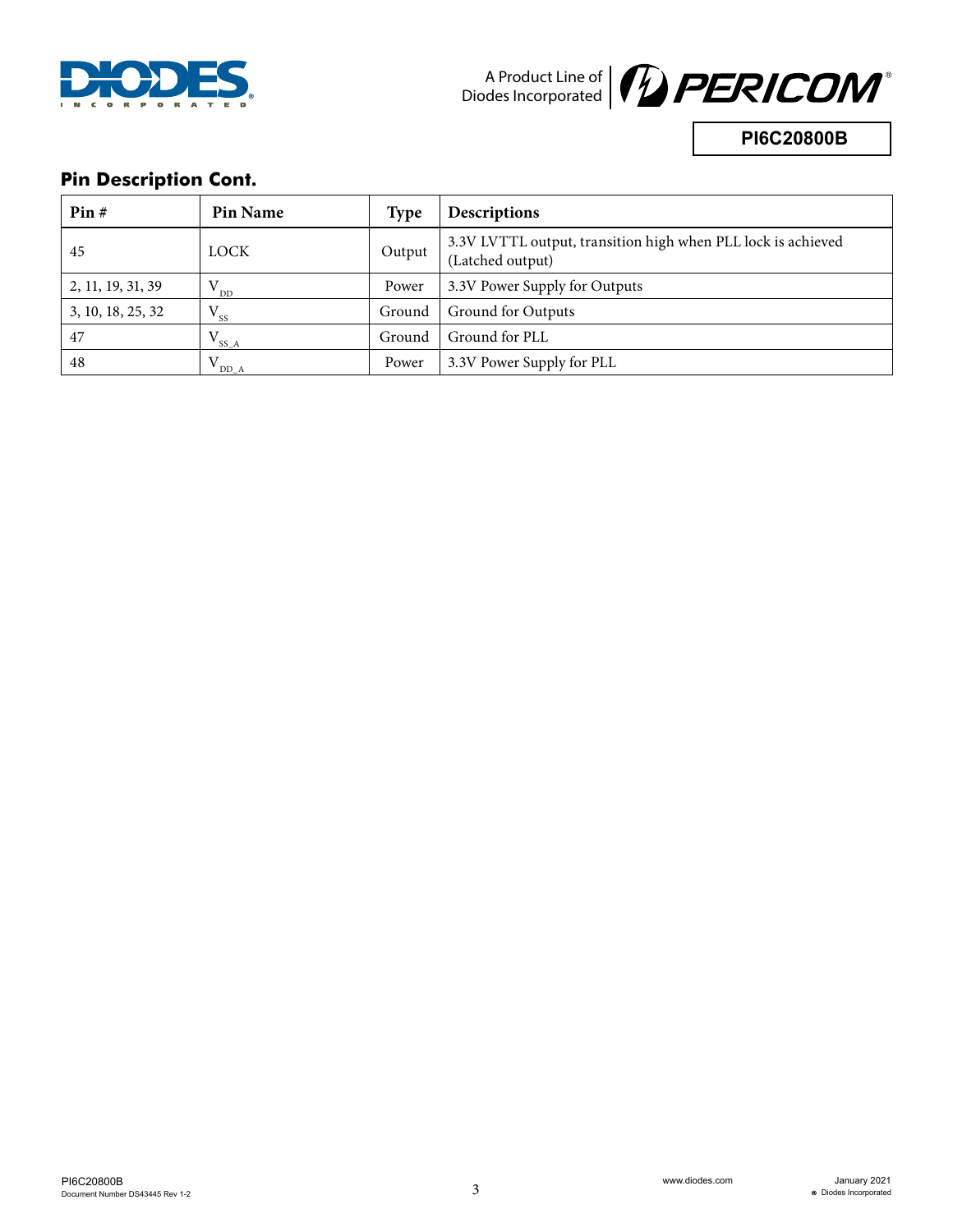



**PI6C20800B**

### **Serial Data Interface (SMBus)**

This part is a slave only SMBus device that supports indexed block read and indexed block write protocol using a single 7-bit address and read/write bit as shown below.

#### **Address Assignment**

| AC |  | . | ΑU | W/R |
|----|--|---|----|-----|
|    |  |   |    | V/  |

#### **Data Write Protocol**

| <b>bit</b>   | 7 bits     |   |     | 8 bits             |     | 8 bits                     |     | 8 bits              |     | 8 bits             |     | bit      |
|--------------|------------|---|-----|--------------------|-----|----------------------------|-----|---------------------|-----|--------------------|-----|----------|
| Start<br>bit | Slave Addr | W | Ack | Register<br>offset | Ack | <b>Byte Count</b><br>$= N$ | Ack | Data Byte<br>Offset | Ack | Data Byte<br>$N -$ | Ack | Stop bit |

**Note:** Register offset for indicating the starting register for indexed block write and indexed block read. Byte Count in write mode cannot be 0.

#### **Data Read Protocol**

| 1 bit        | 7 bits        |            |     | 8 bits             |     |                 | 7 bits        |                    |            | 8 bits                                           |     | 8 bits                        |     | 8 bits                                        |            | 1 bit       |
|--------------|---------------|------------|-----|--------------------|-----|-----------------|---------------|--------------------|------------|--------------------------------------------------|-----|-------------------------------|-----|-----------------------------------------------|------------|-------------|
| Start<br>bit | Slave<br>Addr | <b>IAT</b> | Ack | Register<br>offset | Ack | Repeat<br>Start | Slave<br>Addr | <sub>D</sub><br>n. | راہ<br>ALN | <b>Byte</b><br>$\sim$<br>Count<br>$- N$<br>$= N$ | Ack | Data<br><b>Byte</b><br>Offset | Ack | Data<br>Byte<br>N<br>$\overline{\phantom{0}}$ | Not<br>Ack | Stop<br>bit |

**Note:** Register offset for indicating the starting register for indexed block write and indexed block read.

#### **Data Byte 0: Control Register**

| <b>Bit</b>       | Descriptions              | <b>Type</b> | <b>Power Up Condition</b> | Output(s) Affected     | Pin       |
|------------------|---------------------------|-------------|---------------------------|------------------------|-----------|
|                  | SRC_DIV#                  |             |                           |                        |           |
| $\boldsymbol{0}$ | $0 = Divide by 2$         | RW          | $1 = x1$                  | $OUT[0:7], OUT[0:7]$ # | NA        |
|                  | $1 = Normal$              |             |                           |                        |           |
|                  | PLL/BYPASS#               |             |                           |                        |           |
| $\mathbf{1}$     | $0 = F$ anout             | <b>RW</b>   | $1 = PLL$                 | $OUT[0:7], OUT[0:7]$ # | <b>NA</b> |
|                  | $1 = 12$                  |             |                           |                        |           |
|                  | PLL Bandwidth             |             |                           |                        |           |
| 2                | $0 = HIGH$ Bandwidth,     | <b>RW</b>   | $1 = Low$                 | $OUT[0:7], OUT[0:7]$ # | NA        |
|                  | $1 =$ LOW Bandwidth       |             |                           |                        |           |
| 3                | <b>RESERVED</b>           |             |                           |                        |           |
| $\overline{4}$   | <b>RESERVED</b>           |             |                           |                        |           |
| 5                | <b>RESERVED</b>           |             |                           |                        |           |
|                  | SRC_STOP#                 |             |                           |                        |           |
| 6                | $0 = Driven$ when stopped | <b>RW</b>   | $0 = Driven$ when stopped | $OUT[0:7], OUT[0:7]$ # |           |
|                  | $1$ = Tristate            |             |                           |                        |           |
|                  | PWRDWN#                   |             |                           |                        |           |
| 7                | $0 = Driven$ when stopped | <b>RW</b>   | $0 = Driven$ when stopped | $OUT[0:7], OUT[0:7]$ # | NA        |
|                  | $1$ = Tristate            |             |                           |                        |           |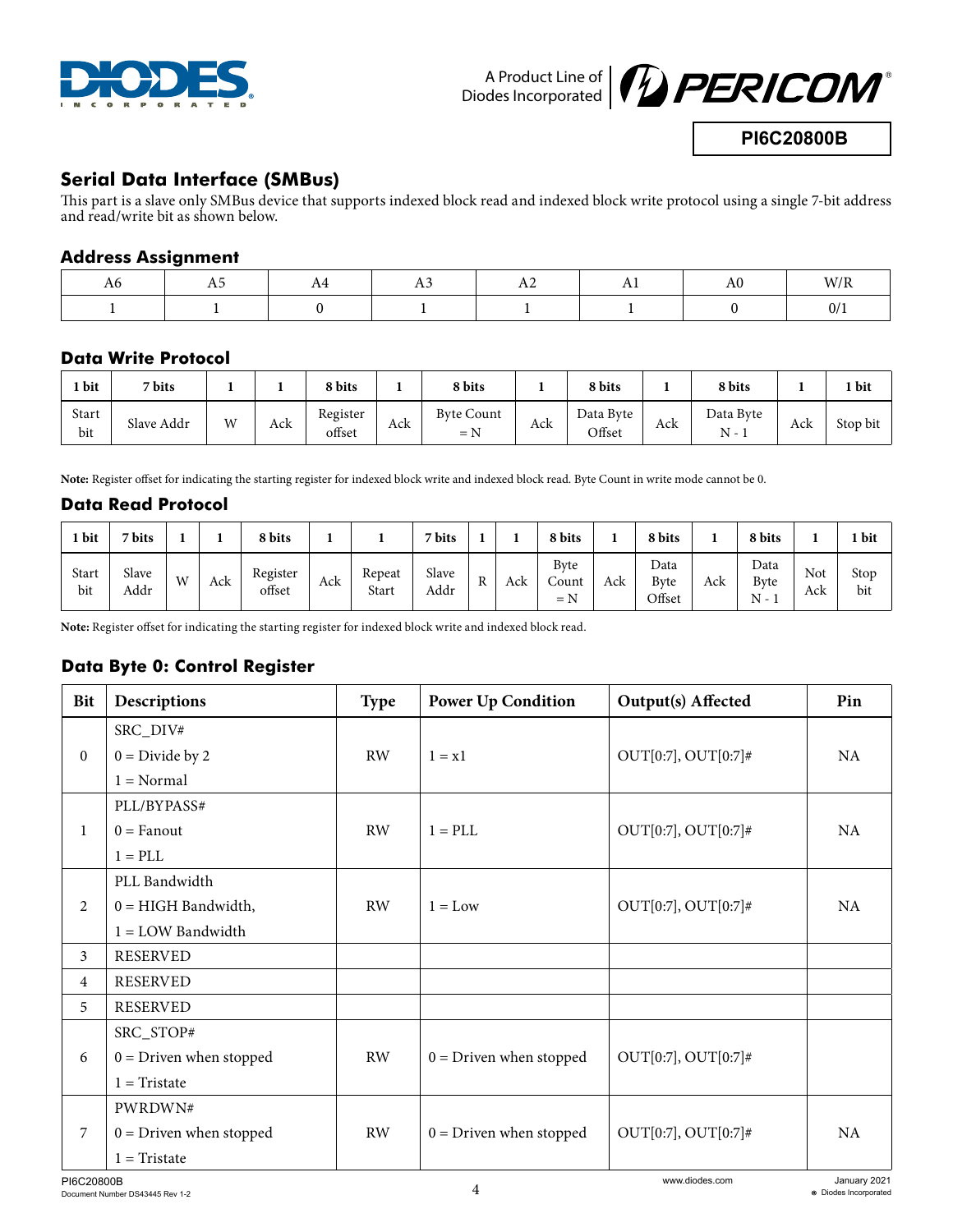



**PI6C20800B**

#### **Data Byte 1: Control Register**

| <b>Bit</b> | Descriptions                    | <b>Type</b> | <b>Power Up Condition</b> | <b>Output(s)</b> Affected | Pin       |
|------------|---------------------------------|-------------|---------------------------|---------------------------|-----------|
| $\theta$   |                                 | <b>RW</b>   | $1 =$ Enabled             | OUT0, OUT0#               | <b>NA</b> |
|            |                                 | <b>RW</b>   | $1 =$ Enabled             | OUT1, OUT1#               | <b>NA</b> |
| 2          |                                 | <b>RW</b>   | $1 =$ Enabled             | OUT2, OUT2#               | <b>NA</b> |
| 3          | <b>OUTPUTS</b> enable           | <b>RW</b>   | $1 =$ Enabled             | OUT3, OUT3#               | <b>NA</b> |
| 4          | $1 =$ Enabled<br>$0 = Disabled$ | <b>RW</b>   | $1 =$ Enabled             | OUT4, OUT4#               | <b>NA</b> |
| 5          |                                 | <b>RW</b>   | $1 =$ Enabled             | OUT5, OUT5#               | <b>NA</b> |
| 6          |                                 | <b>RW</b>   | $1 =$ Enabled             | OUT6, OUT6#               | NA        |
| 7          |                                 | <b>RW</b>   | $1 =$ Enabled             | OUT7, OUT7#               | <b>NA</b> |

#### **Data Byte 2: Control Register**

| <b>Bit</b>     | <b>Descriptions</b>           | <b>Type</b> | <b>Power Up Condition</b> | Output(s) Affected | Pin       |
|----------------|-------------------------------|-------------|---------------------------|--------------------|-----------|
| $\Omega$       |                               | <b>RW</b>   | $0 =$ Free running        | OUT0, OUT0#        | NA.       |
|                |                               | <b>RW</b>   | $0$ = Free running        | OUT1, OUT1#        | <b>NA</b> |
| 2              | Allow control of OUTPUTS with | RW          | $0 =$ Free running        | OUT2, OUT2#        | <b>NA</b> |
| 3              | assertion of SRC_STOP#        | RW          | $0$ = Free running        | OUT3, OUT3#        | <b>NA</b> |
| $\overline{4}$ | $0$ = Free running            | RW          | $0 =$ Free running        | OUT4, OUT4#        | <b>NA</b> |
| 5              | $1 =$ Stopped with SRC_Stop#  | <b>RW</b>   | $0 =$ Free running        | OUT5, OUT5#        | <b>NA</b> |
| 6              |                               | <b>RW</b>   | $0 =$ Free running        | OUT6, OUT6#        | <b>NA</b> |
|                |                               | RW          | $0 =$ Free running        | OUT7, OUT7#        | NA        |

## **Data Byte 3: Control Register**

| <b>Bit</b>       | Descriptions    | <b>Type</b> | <b>Power Up Condition</b> | <b>Output(s)</b> Affected | Pin |
|------------------|-----------------|-------------|---------------------------|---------------------------|-----|
| $\boldsymbol{0}$ |                 | <b>RW</b>   |                           |                           |     |
|                  |                 | <b>RW</b>   |                           |                           |     |
| 2                |                 | RW          |                           |                           |     |
| 3                | <b>RESERVED</b> | <b>RW</b>   |                           |                           |     |
| $\overline{4}$   |                 | <b>RW</b>   |                           |                           |     |
| 5                |                 | <b>RW</b>   |                           |                           |     |
| 6                |                 | RW          |                           |                           |     |
| 7                |                 | RW          |                           |                           |     |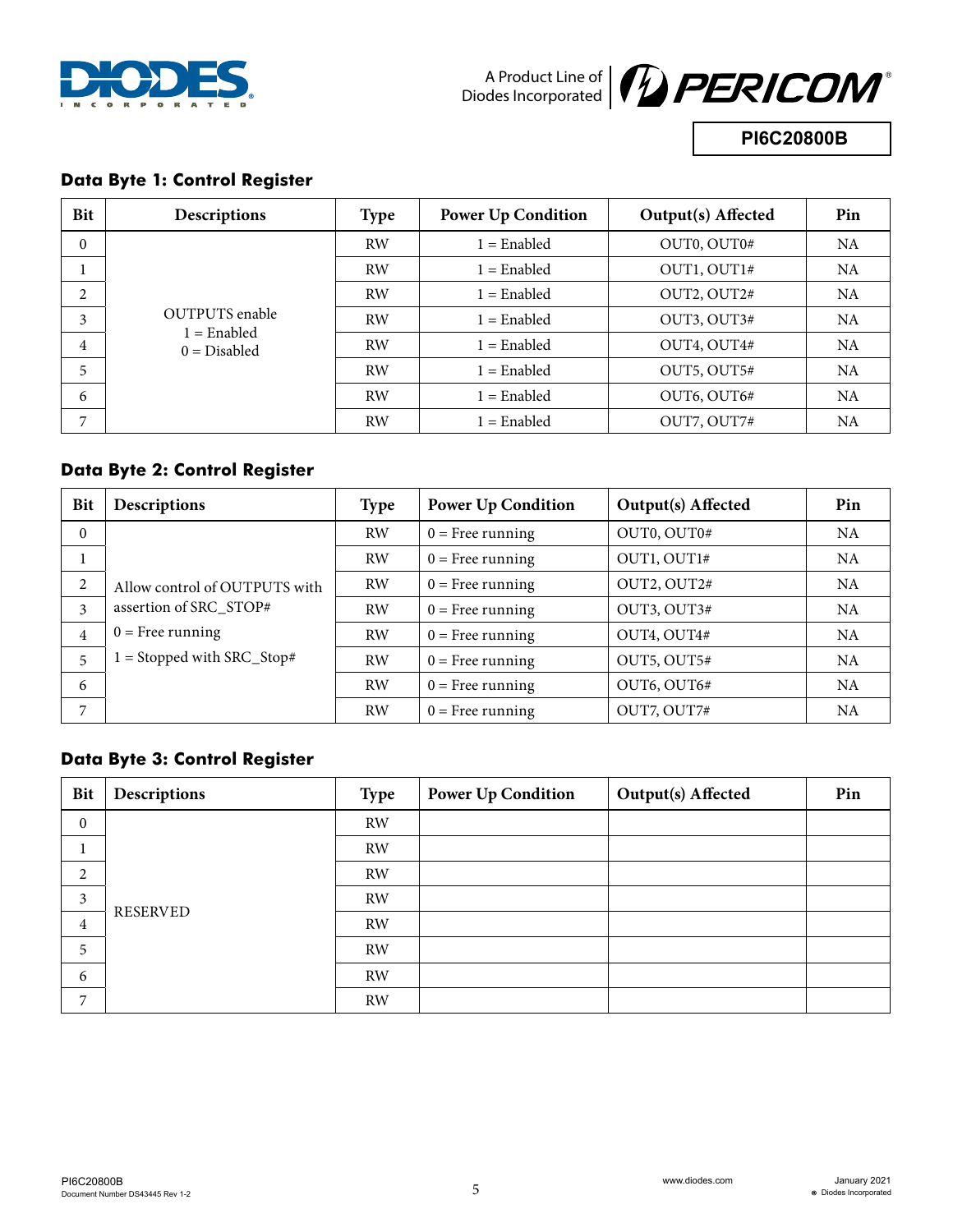



**PI6C20800B**

## **Data Byte 4: Pericom ID Register**

| <b>Bit</b>     | Descriptions | <b>Type</b>  | <b>Power Up Condition</b> | Output(s) Affected | Pin |
|----------------|--------------|--------------|---------------------------|--------------------|-----|
| $\mathbf{0}$   |              | $\mathbb{R}$ | $\mathbf{0}$              | NA                 | NA  |
|                |              | $\mathbb{R}$ | $\mathbf{0}$              | NA                 | NA  |
| $\overline{2}$ |              | R            | $\mathbf{0}$              | NA                 | NA  |
| 3              |              | $\mathbb{R}$ | $\theta$                  | <b>NA</b>          | NA  |
| $\overline{4}$ | Pericom ID   | $\mathbb{R}$ | $\theta$                  | NA                 | NA  |
| 5              |              | $\mathbb{R}$ | 1                         | NA                 | NA  |
| 6              |              | $\mathbb{R}$ | $\theta$                  | NA                 | NA  |
| 7              |              | $\mathbb{R}$ | $\theta$                  | NA                 | NA  |

# **Functionality**

| <b>PWRDWN#</b> | <b>OUT</b>             | $\rm OUT^*$ | SRC_Stop# | <b>OUT</b>             | OUT#       |
|----------------|------------------------|-------------|-----------|------------------------|------------|
|                | Normal                 | Normal      |           | Normal                 | Normal     |
|                | $I_{REF}$ × 2 or Float | LOW         |           | $I_{REF}$ × 6 or Float | <b>LOW</b> |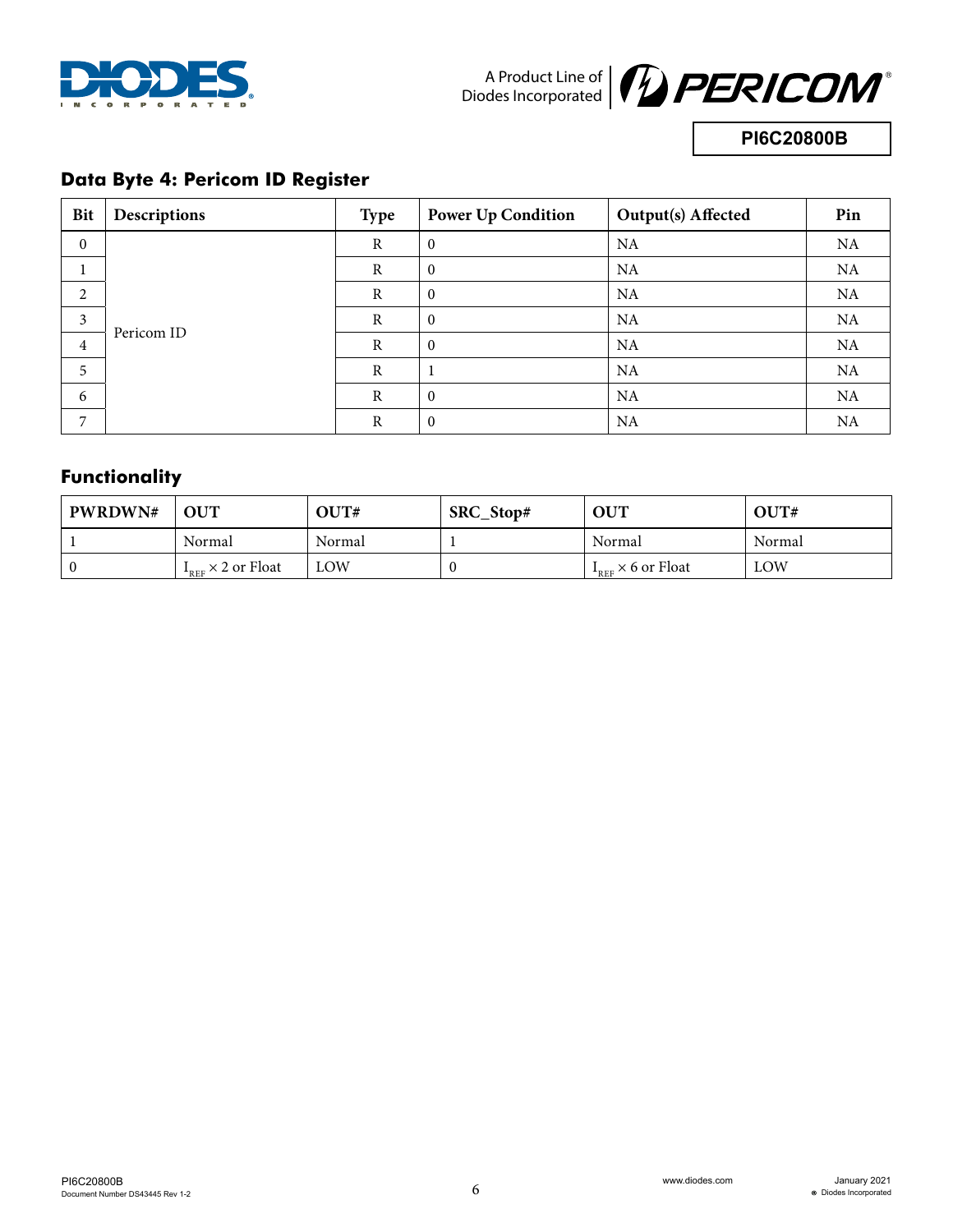



**PI6C20800B**

### **Power Down (PWRDWN# Assertion)**



## **Power Down (PWRDWN# De-assertion)**

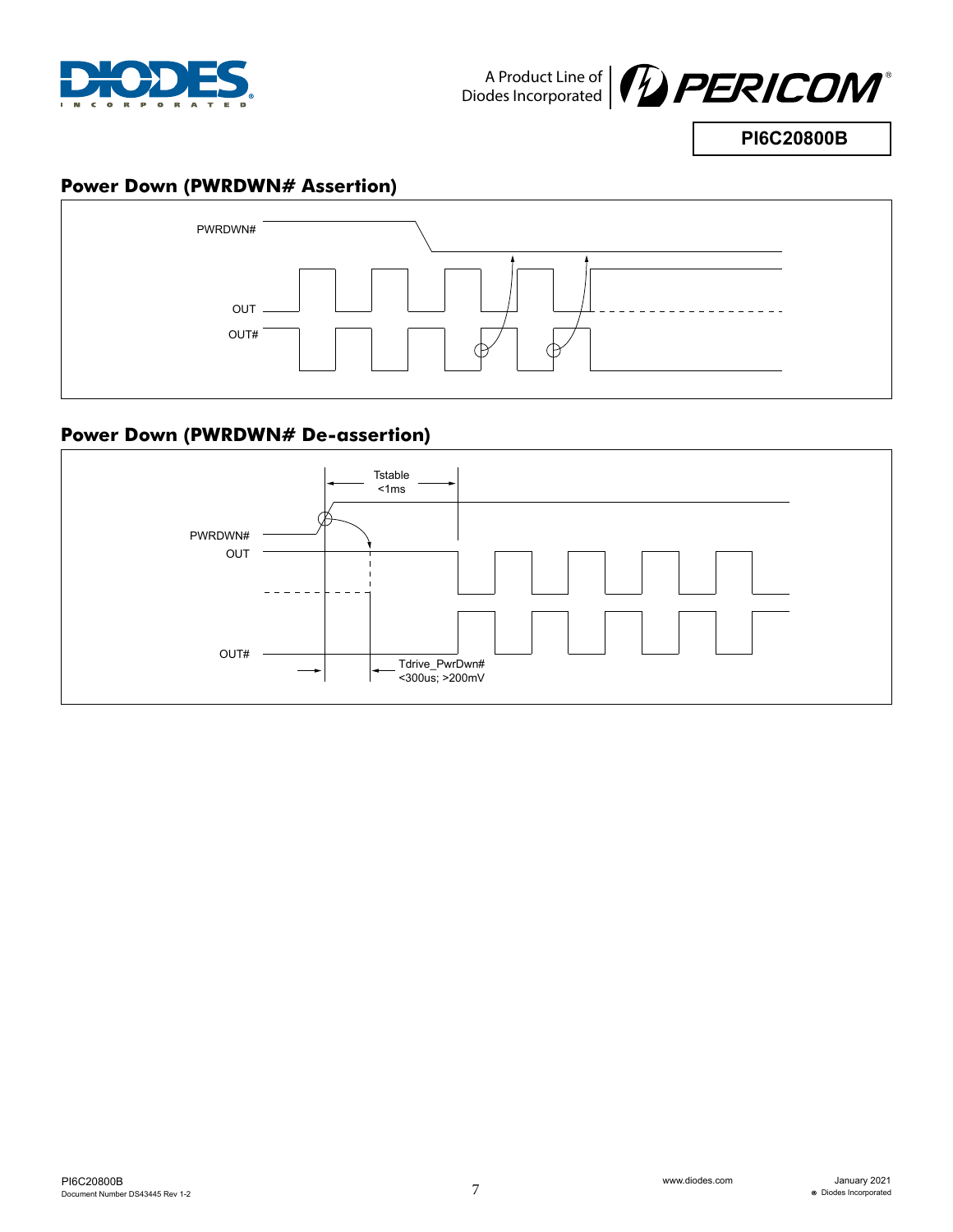



**PI6C20800B**

# **Current-mode Output Buffer Characteristics of OUT[0:7], OUT[0:7]#**



## **Differential Clock Buffer Characteristics**

| Symbol                | Minimum      | Maximum     |  |
|-----------------------|--------------|-------------|--|
| $R_{\circ}$           | $3000\Omega$ | N/A         |  |
| $R_{OS}$              | unspecified  | unspecified |  |
| N <sub>7</sub><br>OUT | N/A          | 850mV       |  |

# **Current Accuracy**

| Symbol           | Conditions              | Configuration                                                   | Load                                         | Min.                           | Max.                         |
|------------------|-------------------------|-----------------------------------------------------------------|----------------------------------------------|--------------------------------|------------------------------|
| $^{\bullet}$ OUT | $V_{DD} = 3.30 \pm 5\%$ | $R_{REF} = 475 \Omega 1\%$<br>$I_{\text{RFE}} = 2.32 \text{mA}$ | Nominal test load for given<br>configuration | $1 -12\%$ I <sub>nominal</sub> | $+12\%$ $1_{\text{NOMINAL}}$ |

Note: I<sub>NOMINAL</sub> refers to the expected current based on the configuration of the device.

## **Differential Clock Output Current**

| <b>Board Target Trace/Term Z</b>                                       | Reference R, Iref = $V_{DD}/(3xRr)$   Output Current |                                 | $V_{\text{OH}} @ \mathbf{Z}$ |
|------------------------------------------------------------------------|------------------------------------------------------|---------------------------------|------------------------------|
| $100\Omega$                                                            | $R_{REF} = 475\Omega$ 1%,                            |                                 | $0.7V \omega 50$             |
| $(100\Omega \text{ differential} \approx 15\% \text{ coupling ratio})$ | $I_{REF} = 2.32 \text{mA}$                           | $I_{OH} = 6 \text{ x } I_{REF}$ |                              |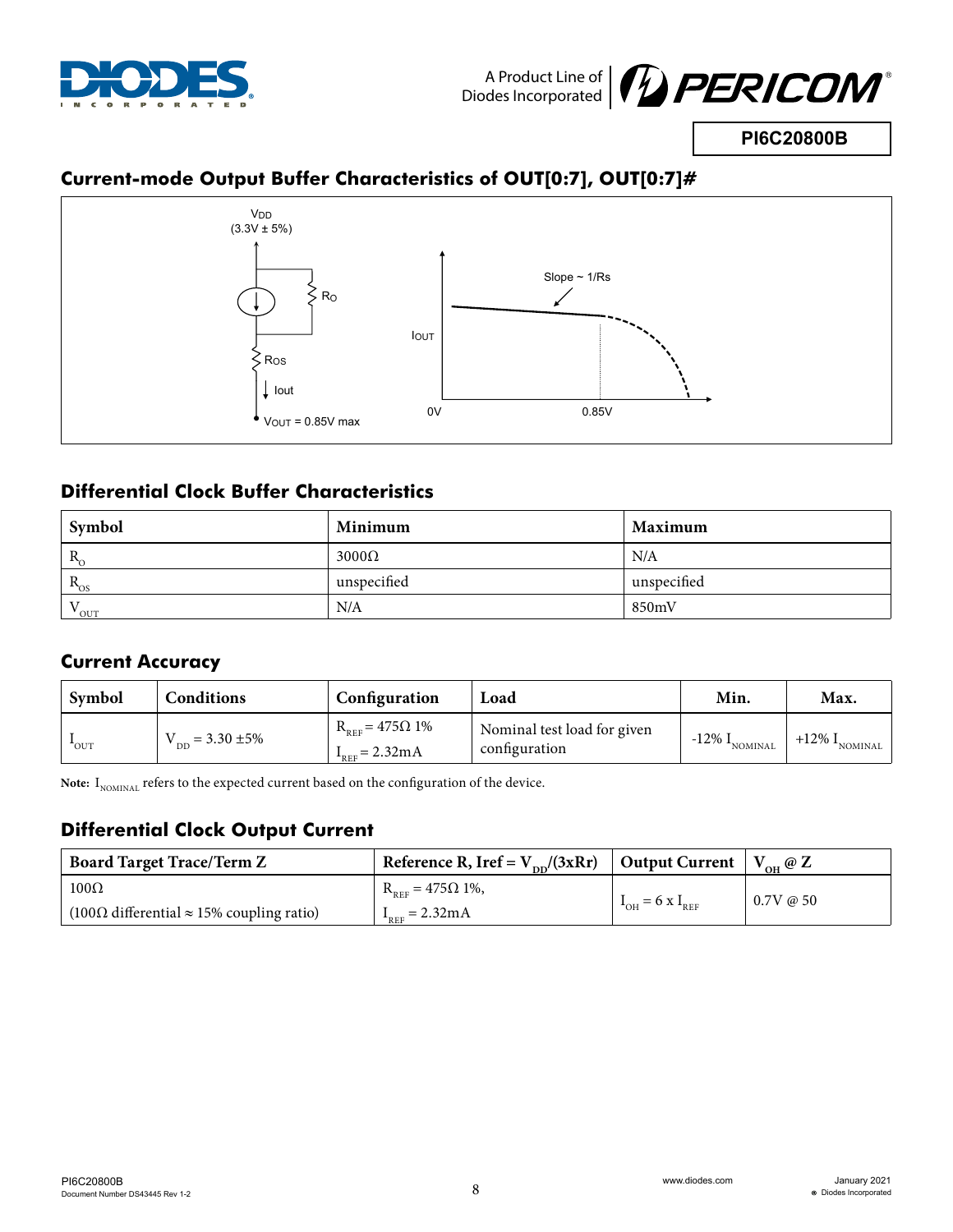



**PI6C20800B**

| Symbol               | <b>Parameters</b>        | Min.   | Max. | <b>Units</b>    |  |
|----------------------|--------------------------|--------|------|-----------------|--|
| $V_{DD\_A}$          | 3.3V Core Supply Voltage | $-0.5$ | 4.6  |                 |  |
| $V_{DD}$             | 3.3V I/O Supply Voltage  | $-0.5$ | 4.6  | V               |  |
| $V_{\underline{I}H}$ | Input HIGH Voltage       |        | 4.6  |                 |  |
| $V_{_{IL}}$          | Input LOW Voltage        | $-0.5$ |      |                 |  |
| <b>Ts</b>            | Storage Temperature      | $-65$  | 150  | $\rm ^{\circ}C$ |  |
| $^{\prime}$ ESD      | <b>ESD</b> Protection    | 2000   |      | $\overline{V}$  |  |
| T                    | Junction Temperature     |        | 125  | $\rm ^{\circ}C$ |  |

#### **Absolute Maximum Ratings<sup>(1)</sup>** (Over operating free-air temperature range)

**Note:** 

1. Stress beyond those listed under "Absolute Maximum Ratings" may cause permanent damage to the device.

#### **Symbol Parameters Condition Min. Max. Units**  $V_{DDA}$  3.3V Core Supply Voltage 3.135 3.465 V  $V_{DD}$  3.3V I/O Supply Voltage 3.135 3.465  $V_{\text{H}}$  3.3V Input HIGH Voltage 2.0  $V_{\text{DD}} + 0.3$  $V_{\text{H}}$  3.3V Input LOW Voltage  $V_{\text{S}}$  – 0.3 0.8  $I_{IK}$  | Input Leakage Current  $0 < V_{IN} < V_{DD}$   $-5$  |  $+5$  |  $\mu A$  $V_{OH}$  3.3V Output HIGH Voltage  $I_{OH} = -1mA$  2.4 V  $V_{\text{OL}}$  3.3V Output LOW Voltage  $I_{\text{ot}} = 1 \text{ mA}$  0.4  $I_{OH}$ Output HIGH Current  $I_{OH} = 6 \text{ x } I_{REF}$  $I_{\text{RFE}} = 2.32 \text{mA}$ 12.2 mA 15.6  $C_{\text{IN}}$  | Logic Input Pin Capacitance | 1.5 | 5  $\frac{m}{C_{\text{OUT}}}$  Output Pin Capacitance pF  $L_{\text{PIN}}$  Pin Inductance  $1/7$  nH  $I_{DD}$  Power Supply Current  $V_{DD} = 3.465V$ ,  $F_{CPU} = 100MHz$  250 I<sub>ss</sub> Power Down Current | Driven outputs |  $\blacksquare$  80 | mA  $I_{ss}$  Power Down Current Tristate outputs 12  $T_A$  Ambient Temperature Commercial (PI6C20800B) 0 70  $\rm ^{o}C$ Industrial (PI6C20800BI) -40 -40 85

#### **DC Electrical Characteristics** (VDD = 3.3±5%, VDD A = 3.3±5%)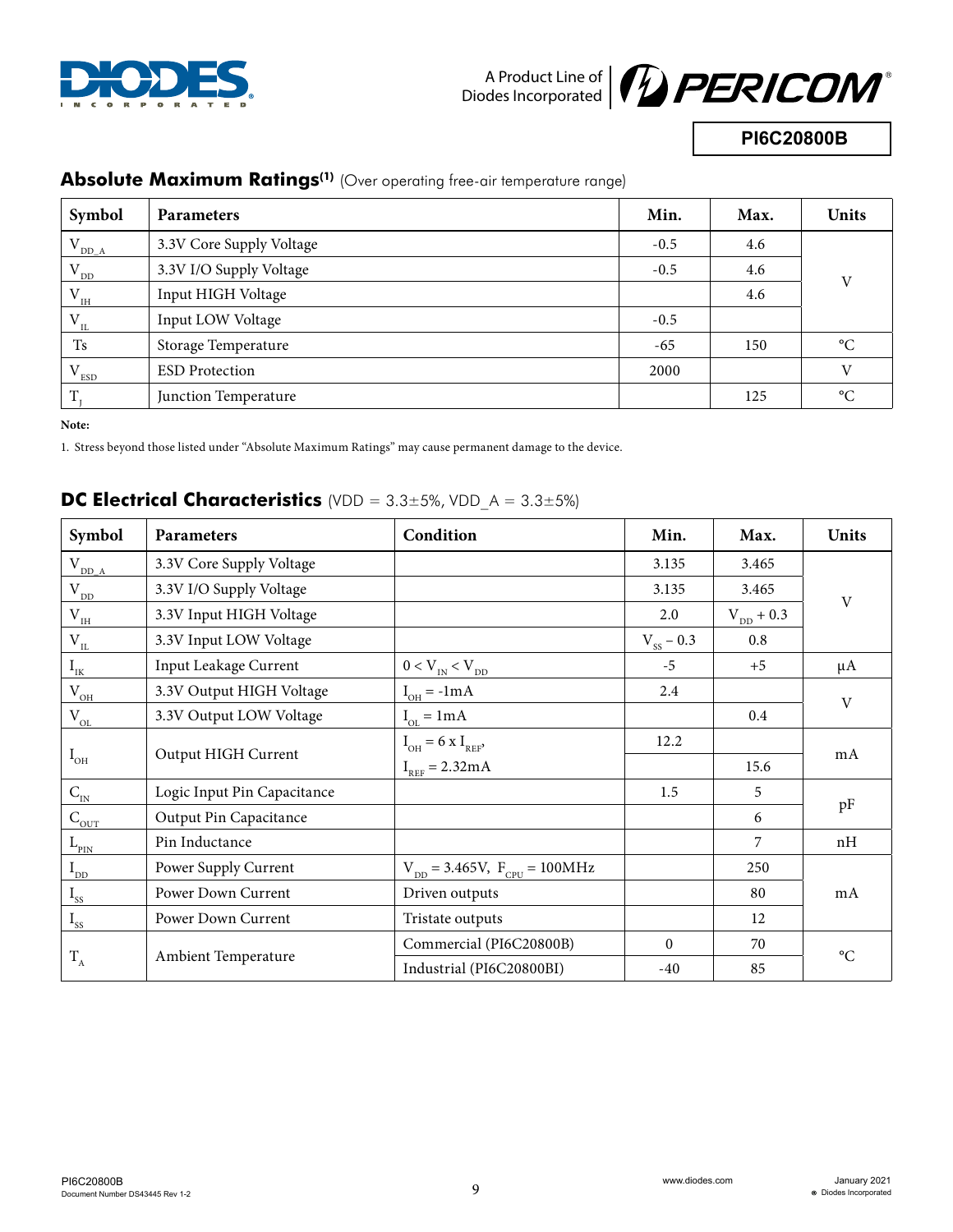



**PI6C20800B**

| Symbol                                         | Parameters                                                                    |                                             |             | Min.        | Typ.  | Max.           | <b>Units</b>   | <b>Notes</b>   |
|------------------------------------------------|-------------------------------------------------------------------------------|---------------------------------------------|-------------|-------------|-------|----------------|----------------|----------------|
|                                                | SRC/SRC# Input Frequency PLL Mode                                             |                                             |             | 95          |       | 105            | MHz            | 6              |
| $\mathbf{F}_{\text{in}}$                       | SRC/SRC# Input Frequency Bypass Mode                                          |                                             |             | 95          |       | 400            | MHz            | 6              |
| $\rm T_{\rm rise} / \rm \, T_{\rm fall}$       | Rise and Fall Time (measured between 0.175V to 0.525V)                        |                                             |             | 175         |       | 700            |                | $\overline{2}$ |
| $\Delta T_{\rm rise} / \, \Delta T_{\rm fall}$ | Rise and Fall Time Variation                                                  |                                             |             |             |       | 125            | ps             | $\overline{2}$ |
|                                                |                                                                               | PLL Mode                                    | PI6C20800B  | $-250$      |       | 250            | ps             |                |
|                                                | Input to Output                                                               |                                             | PI6C20800BI | $-450$      |       | 450            |                |                |
| $T_{\rm pd}$                                   | Propagation Delay                                                             |                                             | PI6C20800B  | $-7.5$      |       | 7.5            | ns             |                |
|                                                |                                                                               | <b>Bypass Mode</b>                          | PI6C20800BI | $\mbox{-}8$ |       | $\, 8$         |                |                |
|                                                |                                                                               | Output-to-Output Skew (PI6C20800B)          |             |             |       | 50             |                | $\overline{3}$ |
| $\rm T_{\rm skew}$                             | Output-to-Output Skew (PI6C20800BI)                                           |                                             |             |             |       | 65             | ps             | 3              |
| $\rm V_{HIGH}$                                 | Voltage HIGH (Measured at 100MHz @ 3.3V)                                      |                                             |             | 600         |       | 900            |                | $\overline{2}$ |
| $\rm V_{\rm OVS}$                              | Max. Voltage                                                                  |                                             |             |             |       | 1150           |                |                |
| $V_{\text{UDS}}$                               | Min. Voltage<br>Voltage LOW                                                   |                                             |             | $-300$      |       |                | mV             |                |
| $\rm V_{_{LOW}}$                               |                                                                               |                                             |             | $-150$      |       | $+150$         |                | 2              |
| $V_{\frac{cross}{}}$                           | Absolute crossing point voltages                                              |                                             |             | 250         |       | 550            |                | 2              |
| $\Delta\rm {V_{cross}}$                        | Total Variation of V <sub>cross</sub> over all edges                          |                                             |             |             |       | 140            |                | $\overline{2}$ |
| $T_{\underline{\textit{DC}}}$                  | Duty Cycle (Measured at 100 MHz)                                              |                                             |             | 45          |       | 55             | $\%$           | 3              |
| $T_{j\text{cyc-cyc}}$                          | Jitter, Cycle-to-cycle (PLL Mode, Measurement for differ-<br>ential waveform) |                                             |             |             | 60    | ps             | $\overline{4}$ |                |
|                                                | Jitter, Cycle-to-cycle (BYPASS mode as additive jitter)                       |                                             |             |             |       |                |                |                |
| $J_{\rm add}$                                  | Additive RMS phase jitter for PCIe 2.0                                        |                                             |             | < 0         |       | $\mathbf{1}$   | ps             | 5              |
|                                                | RMS phase jitter for<br><b>PCIe 3.0</b>                                       | PLL L-BW @ 2M & 5M 1st H3                   |             |             | 1.115 | $\mathfrak{Z}$ |                |                |
|                                                |                                                                               | PLL L-BW @ 2M & 4M $1^{\rm st} \, {\rm H3}$ |             |             | 1.211 | 3              | ps             |                |
|                                                |                                                                               | PLL L-BW @ 2M & 5M 1st H3                   |             |             | 1.116 | 3              |                |                |
|                                                |                                                                               | PLL L-BW @ 2M & 4M 1st H3                   |             |             | 1.425 | 3              |                |                |
| $\boldsymbol{J}_{\text{add}}$                  |                                                                               | PLL H-BW @ 2M & 5M 1st H3                   |             |             | 0.646 | $\mathbf{1}$   |                |                |
|                                                |                                                                               | PLL H-BW @ 2M & 4M 1st H3                   |             |             | 0.644 | $\mathbf{1}$   |                |                |
|                                                |                                                                               | PLL H-BW @ 2M & 5M 1st H3                   |             |             | 0.646 | $\mathbf{1}$   |                |                |
|                                                | PLL H-BW @ 2M & 4M $1^{\rm st}$ H3                                            |                                             |             |             | 0.579 | $\mathbf{1}$   |                |                |

## **AC Switching Characteristics<sup>(1,2,3)</sup>** ( $V_{DD} = 3.3 \pm 5\%$ ,  $V_{DDA} = 3.3 \pm 5\%$ )

**Notes:**

1. Test configuration is  $R_s = 33.2\Omega$ , Rp = 49.9 $\Omega$ , and 2pF.

2. Measurement taken from Single Ended waveform.

3. Measurement taken from Differential waveform.

4. Measured using M1 timing analyzer from Amherst.

5. Additive jitter is calculated from input and output RMS phase jitter by using PCIe 2.0 filter. (J<sub>add</sub> = √ (output jitter)<sup>2</sup> – (input jitter)<sup>2</sup>)

6. –0.5% downnspread input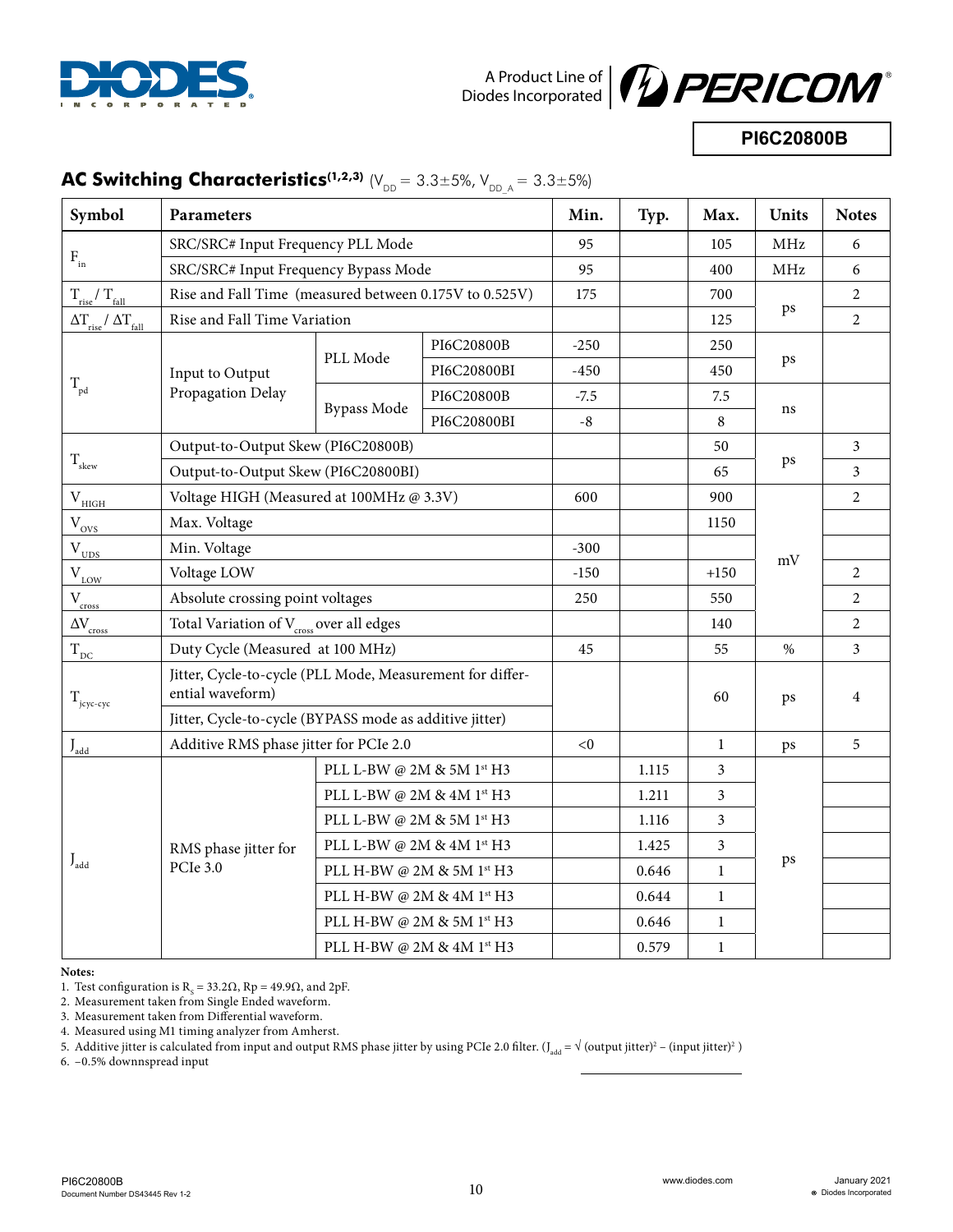



**PI6C20800B**

## **Configuration Test Load Board Termination**



## **Part Marking**





Y: Die Rev YY: Year WW: Workweek 1st X: Assembly Code 2nd X: Fab Code

Y: Die Rev YY: Year WW: Workweek 1st X: Assembly Code 2nd X: Fab Code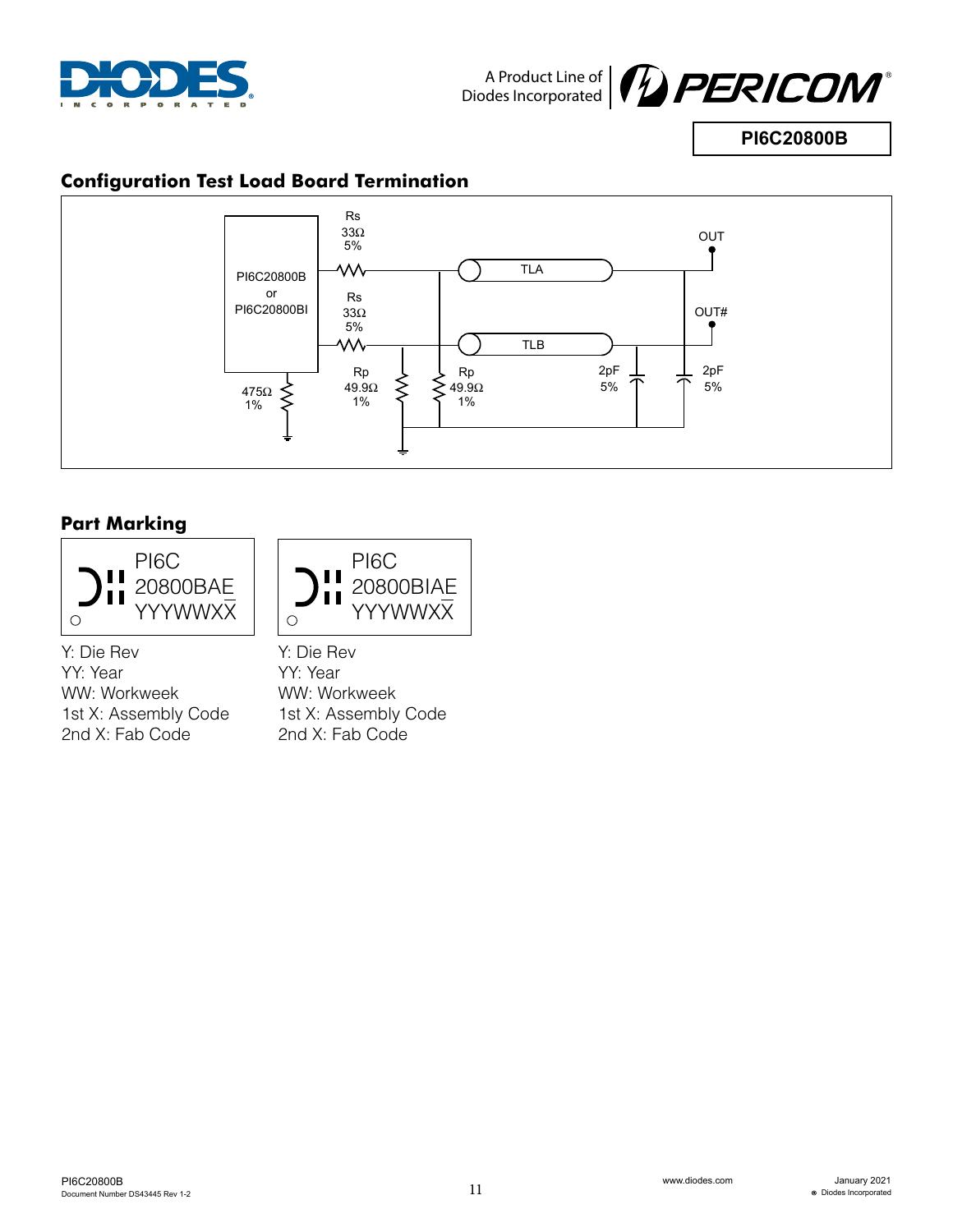



**PI6C20800B**

### **Packaging Mechanical: 48-TSSOP (A)**



#### **For latest package info.**

please check: http://www.diodes.com/design/support/packaging/pericom-packaging/packaging-mechanicals-and-thermal-characteristics/

#### **Ordering Information**

| Ordering Code  | Package Code | <b>Package Description</b>               |
|----------------|--------------|------------------------------------------|
| PI6C20800BAEX  |              | 48-pin, 240mil Wide (TSSOP)              |
| PI6C20800BIAEX |              | 48-pin, 240mil Wide (TSSOP) (Industrial) |

**Notes:**

1. No purposely added lead. Fully EU Directive 2002/95/EC (RoHS), 2011/65/EU (RoHS 2) & 2015/863/EU (RoHS 3) compliant.

2. See https://www.diodes.com/quality/lead-free/ for more information about Diodes Incorporated's definitions of Halogen- and Antimony-free, "Green" and Lead-free.

3. Halogen- and Antimony-free "Green" products are defined as those which contain <900ppm bromine, <900ppm chlorine (<1500ppm total Br + Cl) and <1000ppm

antimony compounds.

4.  $E = Pb$ -free and Green

5. X suffix = Tape/Reel